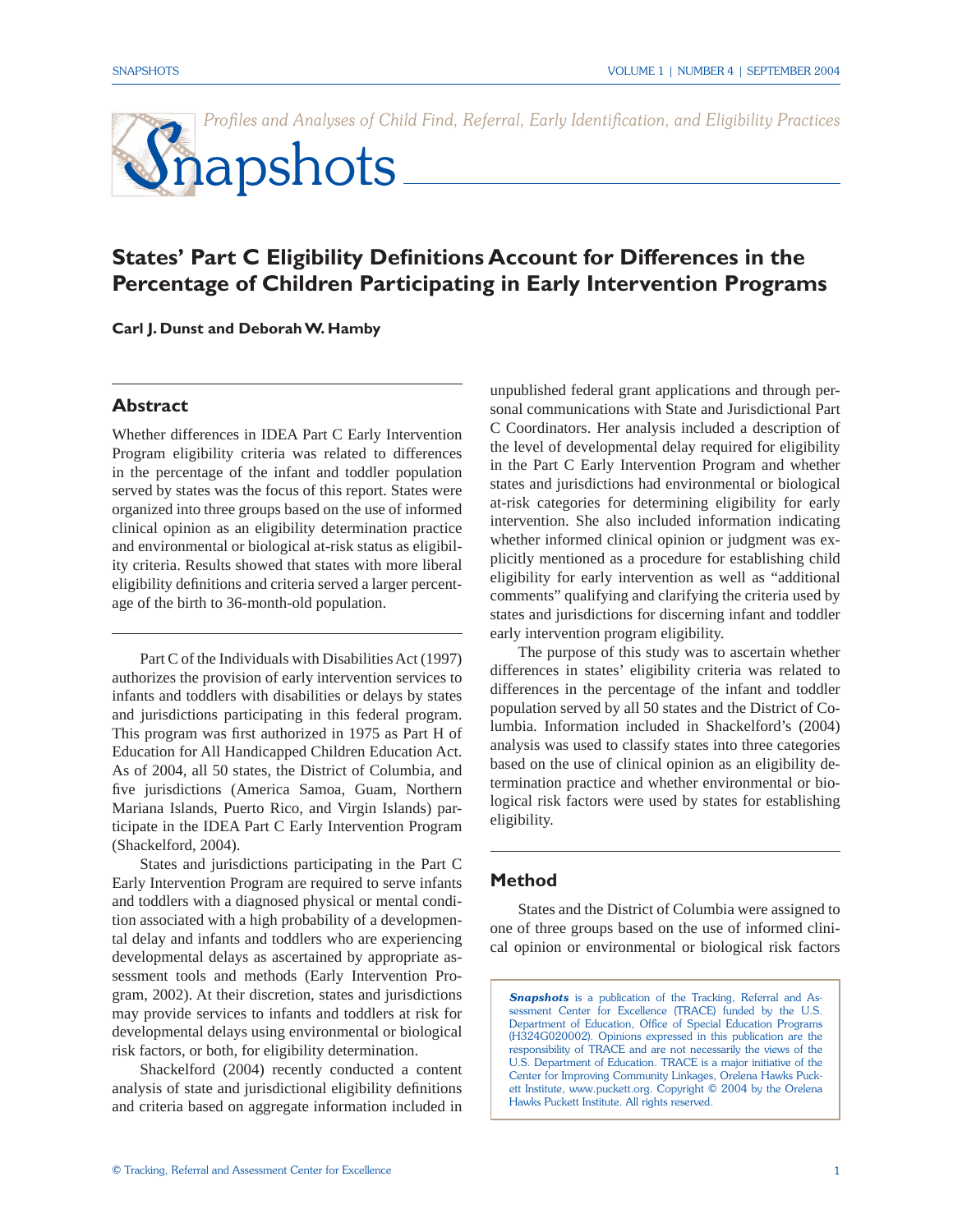for eligibility determination (Table 1). States assigned to Group 1 had definitions that included no mention of clinical opinion for eligibility determination and did not allow at-risk conditions to be used to determine child eligibility for early intervention. States assigned to Group 2 had definitions that included explicit mention of clinical opinion as a procedure for determining eligibility for early intervention but did not permit the use of at-risk conditions for determining eligibility. States in Group 3 allowed either biological or environmental risk factors, or both, to be used to determine child eligibility for early intervention. Six of these states also had definitions that included clinical opinion as an eligibility determination procedure.

The organization of the states and the District of Columbia into three groups placed the entities on a

continuum according to the scope of eligibility criteria ranging from *restricted* (Group 1) to *liberal* (Group 3). Group 2 was designated as having a *narrow* definition of eligibility determination for purposes of conducting the analyses reported in this *Snapshots*.

The relationship between states' eligibility definitions and criteria and the percentage of children served in early intervention was determined using the number of children enrolled in the states' Part C programs per 100 children birth to 36 months of age for nine reporting periods (1994 to 2002) as the dependent measure (Dunst, Hamby, & Fromewick, 2004). The number of children served was reported annually by states to the U.S. Department of Education, Office of Special Education Programs, as part of IDEA reporting requirements. The number of children birth to 36 months of age living in a

#### **Table 1**

*Categorization of States According to Use of Informed Clinical Opinion and Biological or Environmental Risk Factors for Eligibility Determination*

| <b>Restricted State Definitions</b> |                            |                      |           | <b>Narrow State Definitions</b> |                 |                |           | <b>Liberal State Definitions</b> |          |                |     |
|-------------------------------------|----------------------------|----------------------|-----------|---------------------------------|-----------------|----------------|-----------|----------------------------------|----------|----------------|-----|
|                                     | <b>Clinical</b><br>Opinion | At-Risk <sup>a</sup> |           |                                 | <b>Clinical</b> | <b>At-Risk</b> |           |                                  | Clinical | <b>At-Risk</b> |     |
| <b>State</b>                        |                            | Е                    | В         | <b>State</b>                    | Opinion         | Е              | В         | <b>State</b>                     | Opinion  | Е              | В   |
| <b>AL</b>                           | No                         | No                   | No        | AK                              | Yes             | No             | No        | CA                               | Yes      | Yes            | Yes |
| AR                                  | No                         | No                   | No        | DC                              | Yes             | No             | No        | <b>CT</b>                        | Yes      | No             | Yes |
| AZ                                  | No                         | No                   | <b>No</b> | GA                              | Yes             | <b>No</b>      | <b>No</b> | HI                               | No       | Yes            | Yes |
| CO                                  | No                         | No                   | No        | IA                              | Yes             | No             | No        | IN                               | Yes      | No             | Yes |
| DE                                  | No                         | No                   | No        | ID                              | Yes             | No             | No        | MA                               | No       | Yes            | Yes |
| FL.                                 | No                         | No                   | No        | IL                              | Yes             | No             | No        | MI                               | Yes      | Yes            | Yes |
| LA                                  | No                         | No                   | No        | KS                              | Yes             | No             | No        | <b>NC</b>                        | No       | Yes            | Yes |
| <b>MD</b>                           | No                         | No                   | No        | KY                              | Yes             | No             | No        | <b>NH</b>                        | No       | Yes            | Yes |
| ME                                  | No                         | No                   | No        | <b>MS</b>                       | Yes             | No             | No        | <b>NM</b>                        | Yes      | Yes            | Yes |
| <b>MN</b>                           | No                         | No                   | No        | <b>MT</b>                       | Yes             | No             | No        | <b>WV</b>                        | Yes      | Yes            | Yes |
| <b>MO</b>                           | No                         | No                   | No        | <b>ND</b>                       | Yes             | No             | No        |                                  |          |                |     |
| NJ                                  | No                         | No                   | No        | <b>NE</b>                       | Yes             | No             | No        |                                  |          |                |     |
| <b>NV</b>                           | No                         | No                   | No        | <b>NY</b>                       | Yes             | No             | No        |                                  |          |                |     |
| OK                                  | No                         | No                   | No        | OH                              | Yes             | No             | No        |                                  |          |                |     |
| OR                                  | No                         | No                   | No        | PA                              | Yes             | No             | No        |                                  |          |                |     |
| SD                                  | No                         | No                   | No        | R <sub>l</sub>                  | Yes             | No             | No        |                                  |          |                |     |
| TX                                  | No                         | No                   | No        | SC                              | Yes             | No             | No        |                                  |          |                |     |
| <b>WA</b>                           | No                         | No                   | No        | <b>TN</b>                       | Yes             | No             | No        |                                  |          |                |     |
|                                     |                            |                      |           | UT                              | Yes             | No             | No        |                                  |          |                |     |
|                                     |                            |                      |           | VA                              | Yes             | No             | No        |                                  |          |                |     |
|                                     |                            |                      |           | VT                              | Yes             | No             | No        |                                  |          |                |     |
|                                     |                            |                      |           | WI                              | Yes             | No             | No        |                                  |          |                |     |
|                                     |                            |                      |           | <b>WY</b>                       | Yes             | No             | No        |                                  |          |                |     |

a E = Environmental risk category; B = Biological risk category

b All the states in this category, except Connecticul and Michigan, have established at-risk eligibility categories. Both Connecticut and Michigan, however, permit the use of risk factors for corroborating an eligibility determination.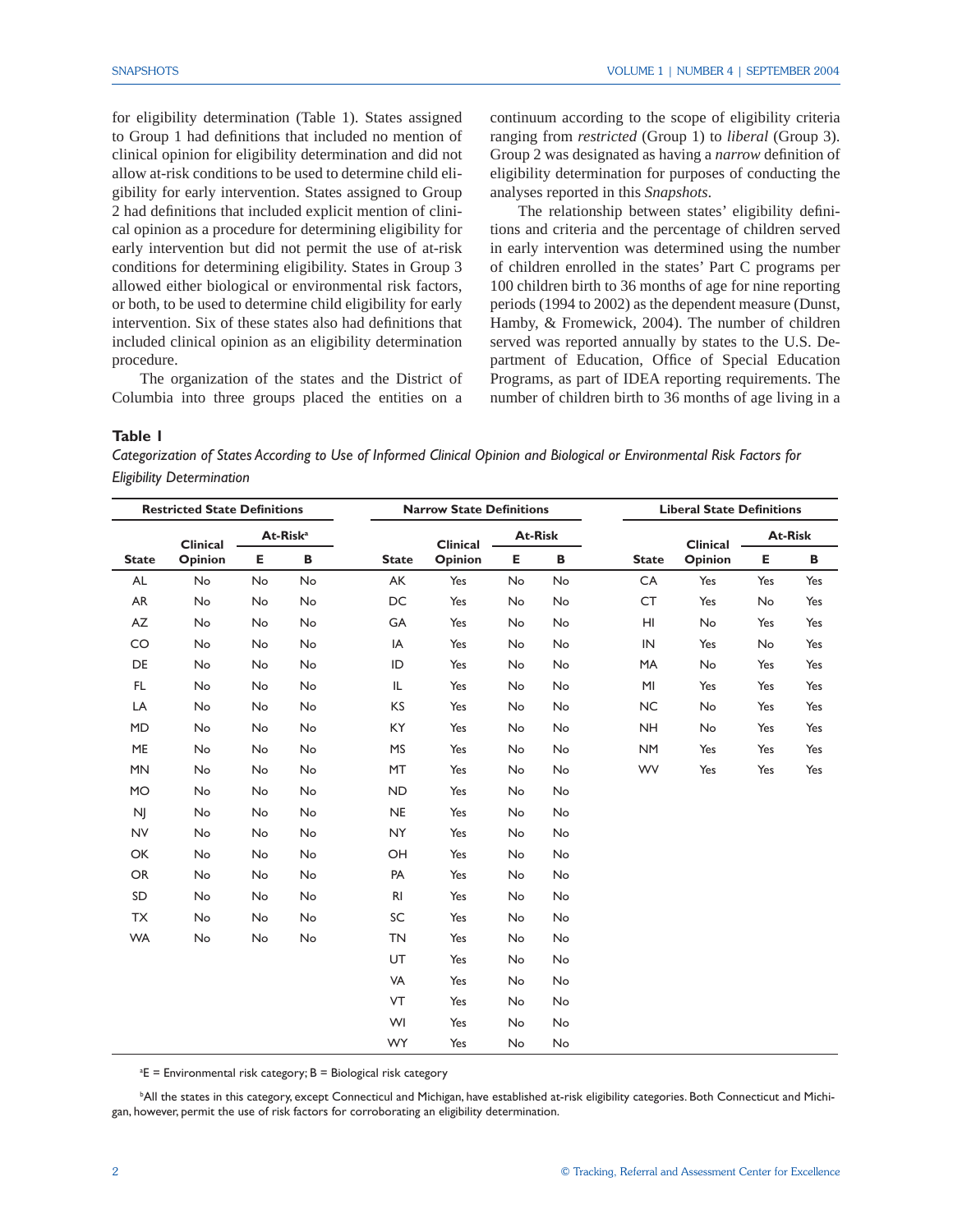state during the three years corresponding to each reporting period was based on the U.S. Census Bureau (2004) yearly estimates. These estimates included all births, minus deaths, plus net migration. The number of infants and toddlers reported by states divided by the population estimates was used to calculate the percentage of birth to 36-month-old children served during each year between 1994 and 2002.

A 3 Between Group X 9 Reporting Period ANOVA was used to analyze the data to ascertain whether scope of eligibility criteria was related to differences in and patterns of participation in early intervention. Follow up analyses were conducted to further identify the influence of state eligibility criteria and definitions on the percentage of infant and toddlers served in early intervention.

## **Results**

 Figure 1 shows the percentage of children served by the states for the nine reporting periods for each of the three eligibility determination groups. There was a significant year-by-year difference in the overall percentage of infants and toddlers served during the reporting periods,  $F(8, 384) = 22.18$ ,  $p< .0001$ , and a significant difference in the percentage of infants and toddlers served in the three eligibility determination groups,  $F(2, 48) =$ 6.12,  $p<01$ . The patterns of increases (but not the percentage of children served) during the nine reporting periods were very much the same in the three eligibility determination groups,  $F(16, 384) = 1.35$ , p $> 0.05$ .

#### *Patterns of Participation*

Tests for linear trends between 1994 and 2002 showed that a larger percentage of infants and toddlers were served across reporting periods in the groups having *restricted*, F(1, 48) = 5.41, p<.05, *narrow*, F(1, 48)  $= 16.93$ , p<.001, and *liberal*, F(1, 48) = 14.37, p<.001, eligibility definitions. In all three analysis, the results showed statistically significant improvements in states' efforts toward serving a larger percentage of eligible children.

#### *Between Group Differences*

The average percentage of the birth to 36-monthold population served during the nine reporting periods was 1.60 (SD = 0.65), 1.76 (SD = 0.71), and 2.80 (SD = 1.78) respectively, for the *restricted*, *narrow*, and *liberal* eligibility determination groups. Follow up analyses of these data showed that the percentage of infants and toddlers served by states having *a liberal* eligibility definition was larger compared to the states having either *a narrow*,  $F(1, 48) = 9.01$ ,  $p<0.01$ , or *a restricted*,  $F(1, 48) =$ 11.19,  $p<01$ , eligibility definition. The percentage of the



Figure 1 Percentage of birth to 36-month-old children served by states during nine reporting periods according to different eligibility determination groupings.

birth to 36-month-old population served by states having *restricted* or *narrow* eligibility definitions were not statistically different,  $F(1, 48) = 0.34$ , p>.50.

 The same between group comparisons were made for the most recent three reporting periods (2000, 2001, 2002) to ascertain if the influence of eligibility criteria had a more pronounced influence on the differences in the percentage of infants and toddlers served by states. The analysis produced a significant between group difference,  $F(2, 48) = 6.23$ , p<.01. The average percentage of the birth to 36-month-old population served during the three reporting periods were  $1.82$  (SD = 0.60), 2.07  $(SD = 0.74)$ , and 3.30  $(SD = 2.06)$ , respectively, for the *restricted*, *narrow*, and *liberal* eligibility determination groups. The percentage of infants and toddlers served by states having a *liberal* eligibility definition was larger compared to states having either a *narrow*,  $F(1, 48) =$ 8.66, p<.005, or a *restricted*, F(1, 48) = 11.67, p<.001, eligibility definition. There was no significant difference in the percentage of infants and toddlers served in the *restricted* and *narrow* eligibility determination groups,  $F(1, 48) = 0.55$ , p $> 0.40$ .

#### *Within Group Differences*

 The average standard deviations in the percentage of infants and toddlers served by states for the nine reporting periods was 0.62, 0.66, and 1.80, respectively, for states having *restricted*, *narrow*, and *liberal* eligibility definitions. These data indicate considerably more variability in the percentage of infants and toddlers served in the liberal eligibility definition group compared to the other two groups of states. Thus, the finding showing that states with *liberal* eligibility definitions served a larger percentage of the birth to 36-month-old population is somewhat misleading because this was not uniformly the case.

Figure 2 shows the average percentage of birth to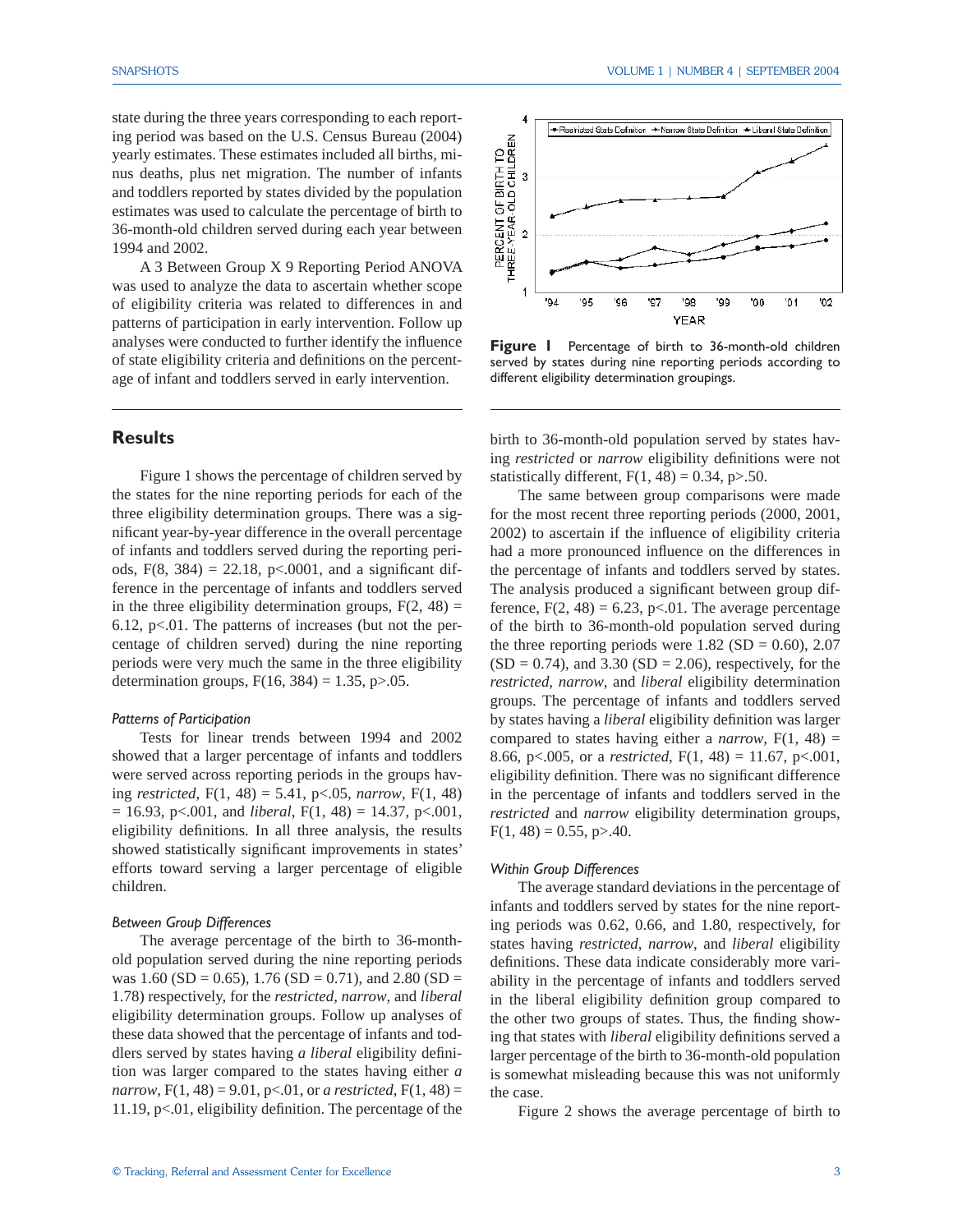36-month-olds served during the most recent reporting period (2002) and the standard deviation for the group means. The standard deviation for the *liberal* eligibility group  $(SD = 2.39)$  was 2 to 3 times greater than that for either the *restricted* (SD = 0.66) or the *narrow* (SD = 0.90) eligibility groups. Further inspection of the percentage of infants and toddlers served by individual states in the *liberal* eligibility determination group showed that three states (Indiana, Massachusetts, and Hawaii) were serving between 4% and 9% of the birth to 36-month-old population, whereas three other states (North Carolina, Michigan, and California) were serving less than 2% of the birth to 36-month-old population.

 Six of the 10 states that had at-risk eligibility categories, or allowed risk factors to be used for eligibility determination, also explicitly included informed clinical opinion in their definitions as a procedure for determining child eligibility for early intervention (see Table 1). Whether this accounted for within group differences was determined as part of follow-up analyses. The average percentage of infants and toddlers served by states whose definitions explicitly mentioned or did not mention informed clinical opinion as an eligibility determination practice for the most recent three reporting periods was 2.47 (SD = 0.67) and 4.54 (SD = 2.79) respectively. Those findings indicate that the inclusion of an explicit statement about informed clinical opinion in a state's eligibility definition was not associated with a larger percentage of children served.

## **Discussion**

Findings reported in this *Snapshots* showed that states that have at-risk eligibility categories or allowed at-risk factors to be used to corroborate eligibility determination, served, on average, a larger percentage of infants and toddlers in the general population compared to states who do not use risk conditions or factors for eligibility determination. Further analysis showed that this difference was accounted for, in part, by the fact the states who were serving a much larger percentage of the infant and toddler population compensated for the fact that three other states were serving a much smaller percentage of the birth to 36-month-old population. These results indicate that differences in eligibility definitions and criteria account for some but not all the variability in the percentage of the infant and toddler population served in early intervention programs (Dunst et al., 2004).

 States who explicitly included informed clinical opinion in their eligibility definitions as a means for eligibility determination served no more children than did states that make no mention of this practice in their definitions. This may mean that providers and practitioners



**Figure 2** Means (bars) and standard deviations (bar lines) in the percentage of birth to 36-month-old children served by states in 2002.

do not use or take advantage of this eligibility determination practice (Bagnato, Matesa, Fevola, & Smith-Jones, in press) or that the procedure is used in states in the *restricted* eligibility determination despite the fact that it is not explicitly mentioned in states' eligibility definitions. Findings from the follow-up analyses of the use of clinical opinion by states having *liberal* eligibility definitions suggest that the practice may not be widely used. This is corroborated by results from a study conducted by TRACE investigators (Mott, Dunst, & Hamby, 2004) where infants and toddlers who met eligibility criteria were not made eligible without going through a lengthy and unnecessary eligibility determination process.

 One purpose of the extant database studies being conducted by TRACE investigators is identifying the factors that are associated with variations in states' efforts to serve children eligible for early intervention. Studies like the one reported in this *Snapshots* are specifically designed to accomplish this purpose in ways leading to a better understanding of which factors under which conditions best explain differences in states efforts to locate, evaluate, and enroll eligible children in the IDEA Part C Early Intervention Program.

## **Acknowledgements**

Appreciation is extended to Jules Caruso for typing, Teresa Imfeld for editing, and Kaki Roberts for final layout of the manuscript.

## **References**

Bagnato, S. J., Matesa, M. M., Fevola, A. V., & Smith-Jones, J. (in press). Characteristics of presumptive